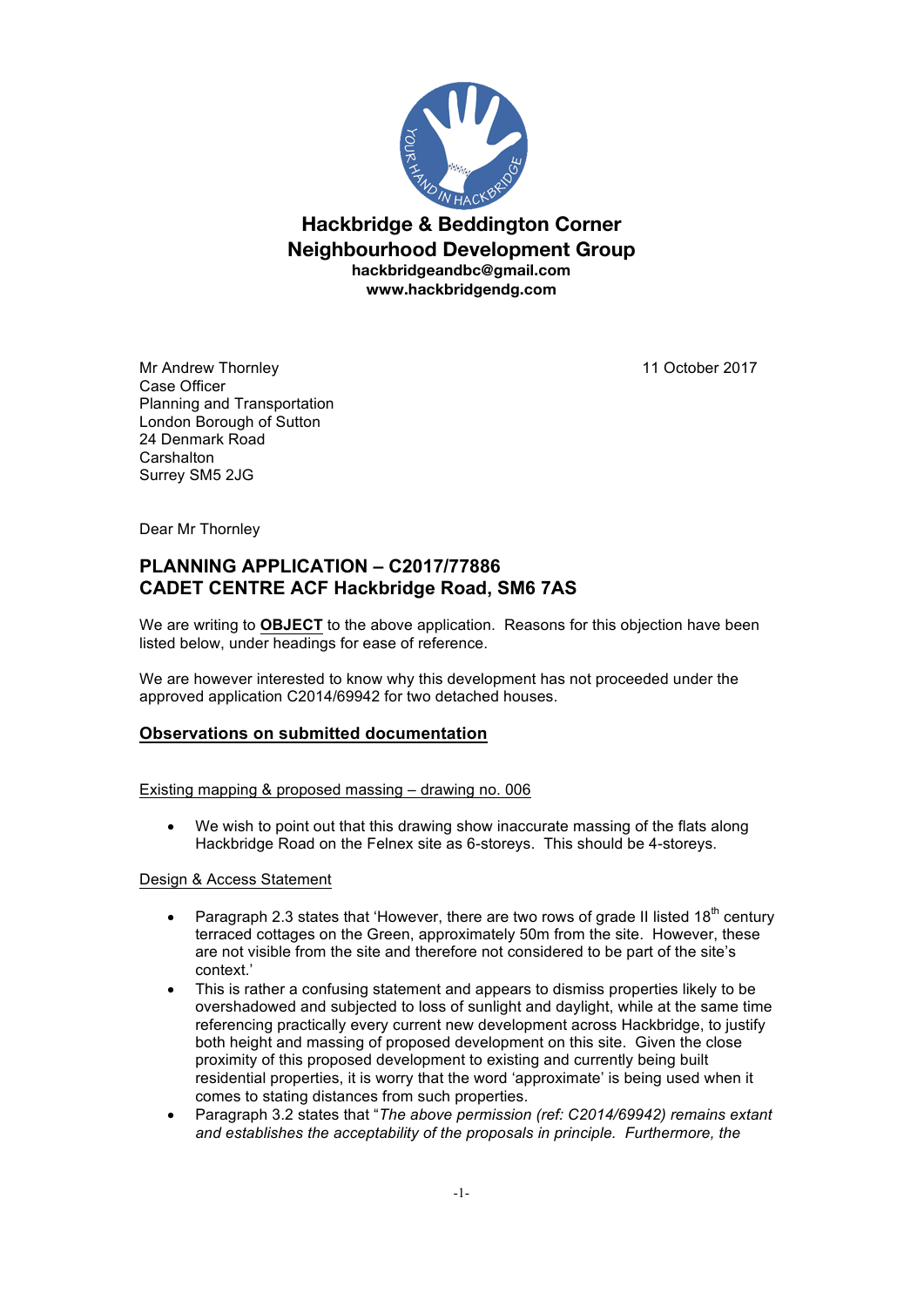*approved Non Material Amendment (ref 2014/70968) grants access for up to 3 dwellings to the site from the parking area of Corbet close".*

- This is rather misleading as the planning application (C2014/70968) referred to is for changes to the parking layout in Corbet Close and allowing access to future development on the Cadet Hut site. Nowhere does it make specific reference to the acceptability of 3 dwellings on the Cadet Hut site.
- Paragraphs  $3.1 3.4$  provide a list of the some of the various planning applications which have received approval over recent years in Hackbridge; for the specific purpose of justifying the developer's desire to increase the density on this small plot. This is unacceptable and only serves to highlight the serious overdevelopment of Hackbridge currently happening.
- Paragraph 4.7 states that 'It must be recognised that the Core Strategy, which sets the Council's annual housing target, was developed before 2012, and under PPS3. The current Core Strategy Housing target of 5,175 homes is the 15-year Plan period (345 per year) is therefore out of date.'
- The important point here is the target is for the whole of Sutton. Hackbridge is one ward and is currently taking a disproportionate element of this target due to a recent surge in landowners suddenly taking advantage of changes to planning regulations including permitted development.
- Paragraph 5.40 states that 'Whilst Plot 2 provides two spaces, Plots 1 and 3 have one parking space provided.
- While cycle storage and a nearby bus stop are cited as justification for not providing adequate parking, it is unacceptable for the developer of this land to base his planning application on the assumption that developments in Hackbridge 'is likely to bring about transport improvements in the area'. Indeed, Southern and Thameslink have recently announced their intention to reduce services during peak times. The provision of electric charging points only serves to highlight the fact that residents may opt to drive greener vehicles but these still have to be parked somewhere!

## **Density**

- The site of the development is not within the area of potential intensification, and thereby submitting an application for three houses on such a small plot of land is uniustifiable.
- Previous concerns on the original planning application for three houses were issues on amenity space and unacceptable living conditions. We do not see how this new application has solved these issues.
- Our view is that the developer is trying to squeeze too many houses onto the plot to the detriment of existing and the future residents.

### **Loss of privacy**

- Residents from the houses in Corbet Close and The Wave Flats are concerned with loss of privacy.
- We do note that Plot 3 has been partially reduced in height and windows removed to trying to alleviate this. However, with the addition of a third house, means this plot is even closer to the Corbet Close residents.
- There are no elevations to see clearly how windows of Plots 1 and 2 relate to the Wave Flats.
- Living Walls are featured significantly in the design to reduce loss of privacy. If they can't design the building to take into account privacy without additional screening measures, then the site is being overdeveloped. There are also no specific details of construction or irrigation systems needed. What measurements are in place to ensure the maintenance of these walls are taken on by the new residents and don't removed? Whilst we welcome living walls, these are not easy to maintain.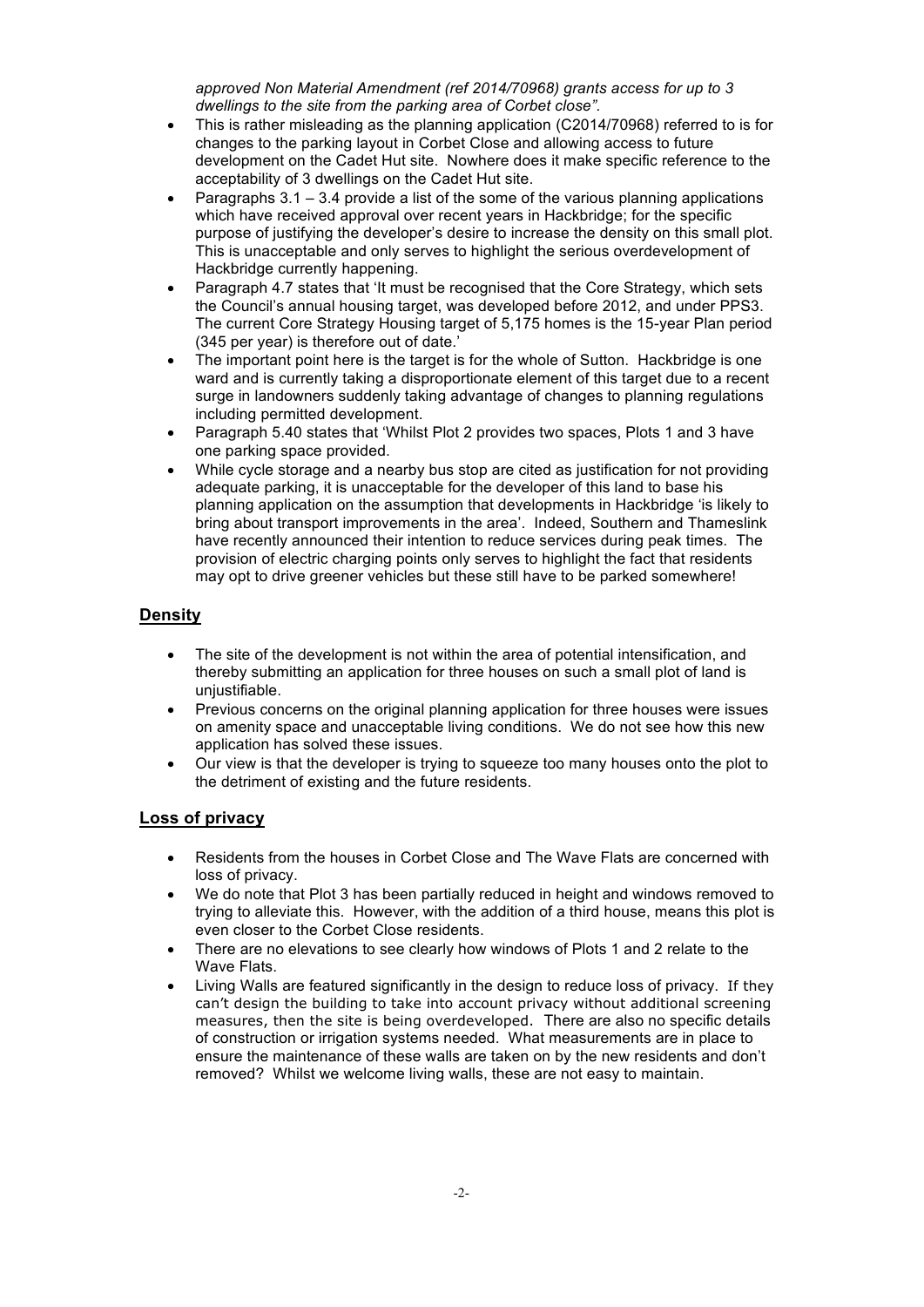### **Loss of sunlight / daylight**

- Residents in the Wave Flats are concerned about loss of daylight. Although plans may be to scale, without written dimensions on them when using Sutton Council's Planning Portal, one is unable to make calculations how close Plot 1 is to the Wave Flats.
- Residents of Corbet Close are concerned about loss of daylight / sunlight to their gardens and houses.
- Residents of 27 to 19 The Green, Grade II Listed cottages are concerned that the height of the houses with minimal spacing between will result in loss of winter sunlight. It should be noted that 27 The Green is a bungalow. It should also be taken into consideration that daylight and sunlight was lost to these houses from the construction of Wave Flats in 2010.
- There is no sunlight / daylight light study to show:-
	- $\circ$  No loss of sunlight / daylight to garden and houses of Corbet Close
	- o No loss of sunlight / daylight to the Wave Flats
	- o No loss of sunlight / daylight to The Green, especially the bungalow
	- o How the living walls which are to be used as privacy screens will affect sunlight / daylight.

### **Excessive height**

- Three sides of the site are surrounded by 2-storey houses, with the last by the Wave Flats, a part 4/5/6 block of flats.
- The site is not in an area of taller building potential and it is evident that as the plot is of limited size that the only way to get four bedrooms in each property is to go up in height.

### **Car Parking**

- The site is in a low Public Transport Accessibility Level rating 2. The recommended number of parking spaces for 4-bedroom houses are two per household.
- This application does not provide sufficient parking for all three houses.
- It should also be noted there are significant parking problems in Hackbridge and inadequate provision should not be acceptable as there is no room for overspill onto nearby roads.

### **Protection of TPO Corsican pine tree**

• We cannot find any information how this tree will be protected from demolition and ultimately construction, should this application be approved.

### **Plot sizes of proposed dwellings / private amenity space**

- Plot 1 is 170sqm for 4 bedrooms, 6 people, 73sqm amenity space
- Plot 2 is 130sqm for 4 bedrooms, 8 people, 75sqm amenity space
- Plot 3 is 120sqm for 4 bedrooms, 7 people, 71sqm amenity space
- Whilst we note that Plot 3 is part 2, part 3 storey house, it is less than the minimum GIA for a 4 bedroom 7 person 3-storey house. It is noticeably different in design, which does not benefit with a garage, no toilet facilities on the ground or third floor and what appears to be a smaller living area. Plot 3 also just meets the minimum size of private amenity space. It is clear that the future residents of this property have not been taken into consideration with its minimal sizes and more reflective of money making for the developer.